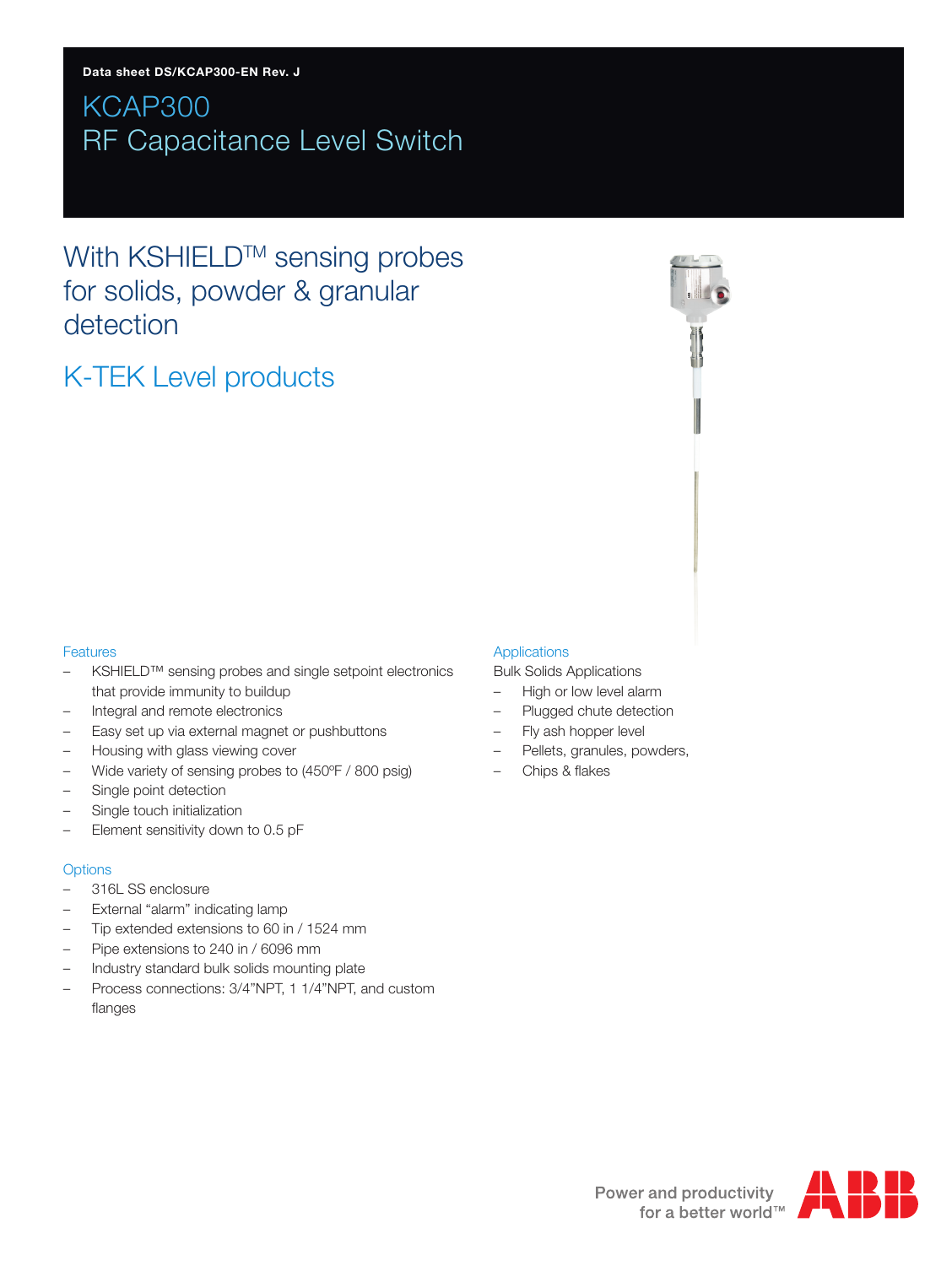## SPECIFICATIONS

## **Environmental**

| <b>Housing Type</b>            | Explosion Proof, Powder Coated Cast Aluminum Standard                                                                         |  |  |  |  |
|--------------------------------|-------------------------------------------------------------------------------------------------------------------------------|--|--|--|--|
| Electronics<br>Temperature     | -40 $^{\circ}$ to 158 $^{\circ}$ F / -40 $^{\circ}$ to 70 $^{\circ}$ C                                                        |  |  |  |  |
| Process Maximum                | 450°F @ 800 psig (232°C @ 55.2 bar)                                                                                           |  |  |  |  |
| <b>Dielectric</b>              | 1.4 or greater                                                                                                                |  |  |  |  |
| <b>Remote Mounting</b>         | Max. length of 200 ft. from sensing probe to the remote<br>electronics                                                        |  |  |  |  |
| Approvals<br>FM<br>APPROVED    | Factory Mutual Research Corp. Explosion Proof with<br><b>Intrinsically Safe Sensor</b><br>XP-IS / I, II, III / 1 / ABCDEFG T6 |  |  |  |  |
| <b>Electrical</b>              |                                                                                                                               |  |  |  |  |
| <b>Input Power</b>             | 95-130 VAC, 50-60Hz, 2 Watts;<br>180-260 VAC, 50-60Hz; 24 VDC +/- 5%                                                          |  |  |  |  |
| <b>Relay Contact</b><br>Rating | 1x DPDT Resistive: 8 Amp, 250 VAC;<br>8 Amp, 30VDC.                                                                           |  |  |  |  |

Inductive: 1/5 HP 125, 250 VAC.

increase of 0.5pF can be detected

1x 3/4" NPT (Dual Compartment Housing)

Clamp Voltage: 75 Volts Cable Entry 2x 3/4" NPT (Single Compartment Housing)

Sensitivity With an initial load of 30 pF, an

Static Protection Peak Surge Current: 800 Amps







Powders and Granulars

## ORDERING INFORMATION

| KCAP300.a.b.c.d.e.f.g.h.i.j.k |                                                                                                 |                                                                             |                                                   | LED <sub>1</sub><br>LED <sub>2</sub>                                                               |  |
|-------------------------------|-------------------------------------------------------------------------------------------------|-----------------------------------------------------------------------------|---------------------------------------------------|----------------------------------------------------------------------------------------------------|--|
| a                             |                                                                                                 | <b>Operating Power</b>                                                      |                                                   |                                                                                                    |  |
|                               |                                                                                                 | <b>24 VDC</b>                                                               |                                                   |                                                                                                    |  |
|                               | 2                                                                                               | <b>120 VAC</b>                                                              |                                                   | <b>KCAP300</b>                                                                                     |  |
|                               | 3                                                                                               | <b>240 VAC</b>                                                              |                                                   |                                                                                                    |  |
| $\mathsf b$                   | Housing                                                                                         |                                                                             |                                                   | S <sub>2</sub>                                                                                     |  |
|                               | A <sub>1</sub> W                                                                                | with Glass Viewing Cover                                                    | Single Compartment Powder Coated Aluminum Housing | S <sub>1</sub><br>(Program<br>(Program-<br>-ming<br>000000<br>ming Push<br>80                      |  |
|                               | A <sub>2</sub> W                                                                                | Dual Compartment Powder Coated Aluminum Housing<br>with Glass Viewing Cover |                                                   | Push<br>Button)<br>Button)                                                                         |  |
|                               | S <sub>2</sub> W                                                                                | Dual Compartment Stainless Steel Housing with Glass<br><b>Viewing Cover</b> |                                                   | C1 NC1 ND1 C2 NC2 ND2                                                                              |  |
| $\mathsf{C}$                  | <b>Process Connection</b>                                                                       |                                                                             |                                                   |                                                                                                    |  |
|                               | 0750                                                                                            | 3/4" NPT (standard)                                                         |                                                   |                                                                                                    |  |
|                               | 1250                                                                                            | 1 1/4" NPT (bushing will be supplied)                                       |                                                   |                                                                                                    |  |
|                               | FL.                                                                                             | <b>Flange Shipped Loose</b>                                                 |                                                   | 120 / 240 VAC 50 / 60 Hz                                                                           |  |
|                               | <b>WP</b>                                                                                       | <b>Welded Process Connection</b>                                            |                                                   | or 24 VDC                                                                                          |  |
| d                             |                                                                                                 | <b>Process Connection Material</b>                                          |                                                   |                                                                                                    |  |
|                               | S <sub>6</sub>                                                                                  | 316L Stainless Steel                                                        |                                                   |                                                                                                    |  |
|                               | <b>CST</b>                                                                                      | Carbon Steel (only available with FL)                                       |                                                   |                                                                                                    |  |
| e                             |                                                                                                 | Process Connection Size / Rating / Type                                     |                                                   |                                                                                                    |  |
|                               | $\times$                                                                                        | <b>None</b>                                                                 |                                                   |                                                                                                    |  |
|                               |                                                                                                 | XXXX Specify from Flange Chart SLG-0001-1                                   |                                                   |                                                                                                    |  |
| $\mathsf{f}$                  |                                                                                                 |                                                                             |                                                   | Probe Type (KSHIELD™ 3-Element Probe) Reference KCAP™ Probe Selection Guide (SLG-0006-1, Table 1A) |  |
|                               |                                                                                                 | <b>Type</b>                                                                 | <b>Insertion Length</b>                           | <b>Wetted Parts</b>                                                                                |  |
|                               | A                                                                                               | Standard <sup>1</sup>                                                       | 20.25" (514.35mm)                                 | $[316SS + TFE: 450^{\circ}F (232^{\circ}C)$ @ 800 psig (55.2 bar)]                                 |  |
|                               | S                                                                                               | Stub                                                                        | 14.25" (361.95mm)                                 | [316SS + TFE: 450°F (232°C) @ 800 psig (55.2 bar)]                                                 |  |
|                               | B                                                                                               | Bent <sup>2</sup>                                                           | Bent as Specified                                 | [316SS + TFE: 450°F (232°C) @ 800 psig (55.2 bar)]                                                 |  |
|                               | Notes:<br>Extended insertion lengths are only available with the Standard (A) probe type.<br>1. |                                                                             |                                                   |                                                                                                    |  |

2. Consult Factory.

## ELECTRICAL CONNECTION DIAGRAM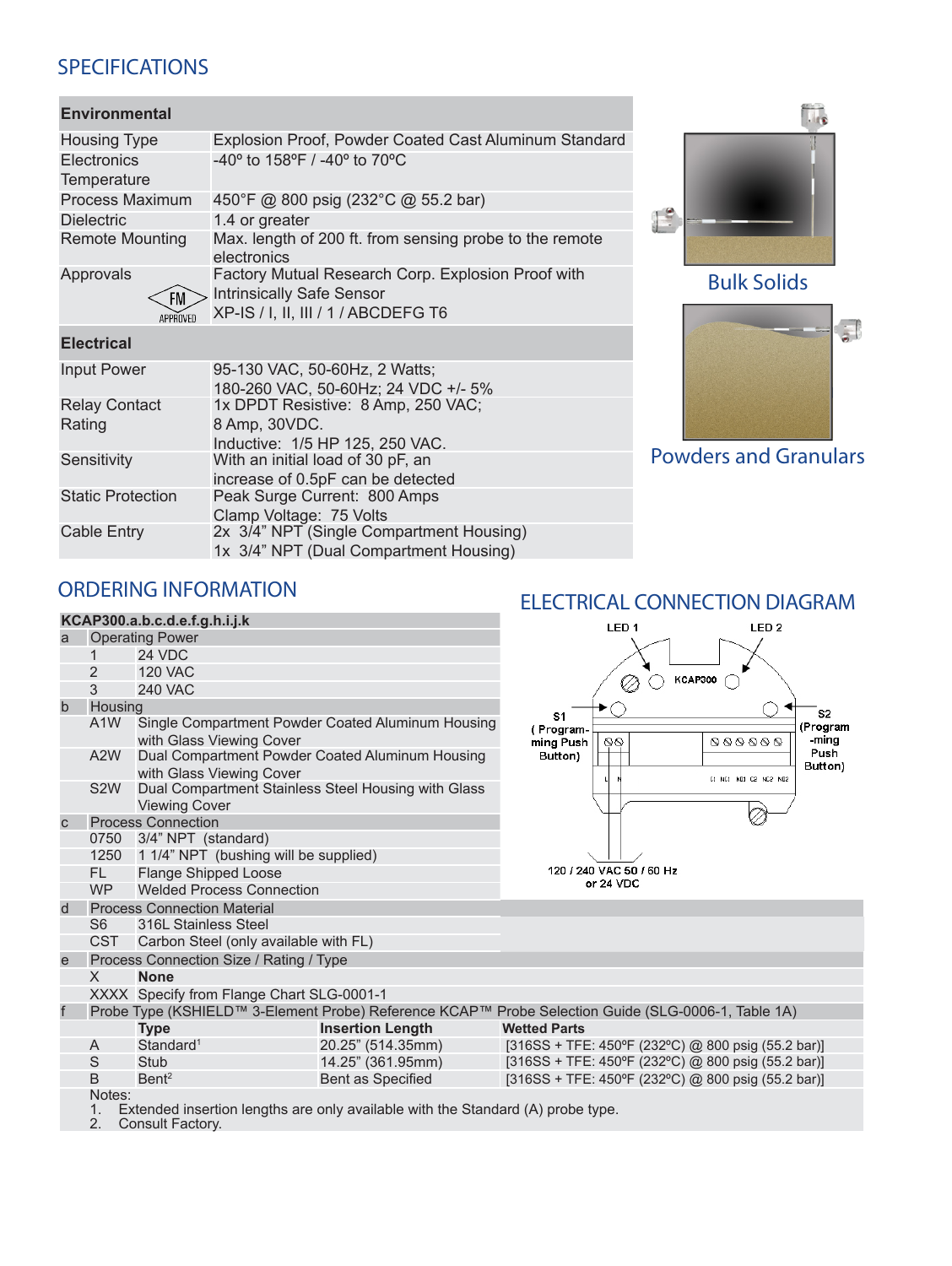| $\overline{g}$                                                                      | Approvals<br>X.                                                                                                                             | <b>None</b>                                                                                    |                                                                    |  |  |  |  |  |
|-------------------------------------------------------------------------------------|---------------------------------------------------------------------------------------------------------------------------------------------|------------------------------------------------------------------------------------------------|--------------------------------------------------------------------|--|--|--|--|--|
|                                                                                     |                                                                                                                                             |                                                                                                |                                                                    |  |  |  |  |  |
|                                                                                     | N <sub>2</sub>                                                                                                                              | FM Explosion Proof with Intrinsically Safe Sensor<br>APPROVED                                  |                                                                    |  |  |  |  |  |
| h                                                                                   | $\chi$                                                                                                                                      | Remote / Mounting<br><b>None</b>                                                               |                                                                    |  |  |  |  |  |
|                                                                                     | R.                                                                                                                                          | Remote Mount. Specify Length in Feet or Meters (Max. 200 Feet)                                 |                                                                    |  |  |  |  |  |
| Î                                                                                   | Pipe / Rigid Tip Extension                                                                                                                  |                                                                                                |                                                                    |  |  |  |  |  |
|                                                                                     | $\times$                                                                                                                                    | <b>None</b>                                                                                    |                                                                    |  |  |  |  |  |
|                                                                                     | RT.                                                                                                                                         | Rigid Tip Extension (Vertical Installations Only)                                              |                                                                    |  |  |  |  |  |
|                                                                                     | <b>PE</b>                                                                                                                                   | Pipe Extension (Vertical Installation Only)                                                    |                                                                    |  |  |  |  |  |
| Ĩ                                                                                   | $\times$                                                                                                                                    | <b>Indication Lamp</b><br><b>None</b>                                                          |                                                                    |  |  |  |  |  |
|                                                                                     | L2                                                                                                                                          | 120 VAC - External "Alarm Only" Indicating Lamp (general purpose only - NOT approved by FM)    |                                                                    |  |  |  |  |  |
|                                                                                     | L3                                                                                                                                          | 240 VAC - External "Alarm Only" Indicating Lamp (general purpose only - NOT approved by FM)    |                                                                    |  |  |  |  |  |
| $\mathsf k$                                                                         |                                                                                                                                             | <b>Insertion Length</b>                                                                        |                                                                    |  |  |  |  |  |
|                                                                                     |                                                                                                                                             | Standard length as specified in "f" above. Bare, stainless                                     | <b>GENERAL DIMENSIONS</b>                                          |  |  |  |  |  |
|                                                                                     | <b>SL</b>                                                                                                                                   | probes can be shortened in the field. Subject to probe                                         | 3/4" NPT                                                           |  |  |  |  |  |
|                                                                                     |                                                                                                                                             | sensitivity.<br>Custom length from face of coupler in inches or                                | <b>Cable Entry</b><br>(Both Sides)<br>4.81 in. (122.24 mm)         |  |  |  |  |  |
|                                                                                     |                                                                                                                                             | millimeters. Custom lengths (tip and pipe extensions)                                          |                                                                    |  |  |  |  |  |
|                                                                                     |                                                                                                                                             | are only available with the Standard probe type model.                                         | 8.26 in. (209.78 mm)                                               |  |  |  |  |  |
|                                                                                     | L                                                                                                                                           | Customer should specify type of extension flexible, rigid,                                     |                                                                    |  |  |  |  |  |
|                                                                                     |                                                                                                                                             | or pipe) in section "i" above. Reference the KCAP Probe                                        | 3/4" MNPT Mounting.                                                |  |  |  |  |  |
|                                                                                     |                                                                                                                                             | Selection Guide (SLG-0006-1) for maximum lengths. *In-                                         |                                                                    |  |  |  |  |  |
|                                                                                     |                                                                                                                                             | sertion Length should be provided seperately from<br>the model code                            |                                                                    |  |  |  |  |  |
|                                                                                     |                                                                                                                                             | <b>Available Accessories:</b>                                                                  |                                                                    |  |  |  |  |  |
| <b>MP</b>                                                                           |                                                                                                                                             | 304SS "bulk solids" mounting plate with 3/4" NPT half                                          | 20.25 in. (514.35 mm)                                              |  |  |  |  |  |
|                                                                                     |                                                                                                                                             | coupling (for paddle switch replacement)                                                       |                                                                    |  |  |  |  |  |
| M20                                                                                 |                                                                                                                                             | M20 Connection                                                                                 | Probe / Type Specified<br>by Customer using<br>SLG-0006-1 Table 1A |  |  |  |  |  |
|                                                                                     | $M20-SS$                                                                                                                                    | M20 316SS Female Electrical Connection                                                         |                                                                    |  |  |  |  |  |
|                                                                                     |                                                                                                                                             |                                                                                                | 0.37 in. $(9.40 \text{ mm})$ $\rightarrow$                         |  |  |  |  |  |
|                                                                                     |                                                                                                                                             | Services will follow the model code with // and will not be included on the device tag         |                                                                    |  |  |  |  |  |
|                                                                                     | <b>Services</b>                                                                                                                             |                                                                                                |                                                                    |  |  |  |  |  |
|                                                                                     | GD1                                                                                                                                         |                                                                                                |                                                                    |  |  |  |  |  |
|                                                                                     |                                                                                                                                             | Drawings for Approval - NOTE: Lead time will start after receipt of customer approved drawings |                                                                    |  |  |  |  |  |
|                                                                                     | GD <sub>2</sub>                                                                                                                             | <b>Drawings for Record</b>                                                                     |                                                                    |  |  |  |  |  |
|                                                                                     | Certified as Built Drawings - NOTE: Lead time will start after receipt of Purchase Order<br>GD3                                             |                                                                                                |                                                                    |  |  |  |  |  |
| <b>CHC</b>                                                                          |                                                                                                                                             | Positive Material Identification with Carbon Content                                           |                                                                    |  |  |  |  |  |
| CHD<br>Positive Material Identification without Carbon Content                      |                                                                                                                                             |                                                                                                |                                                                    |  |  |  |  |  |
| C <sub>2</sub><br>Material Monitoring with Inspection Certificate 3.1 acc. EN 10204 |                                                                                                                                             |                                                                                                |                                                                    |  |  |  |  |  |
| GS1                                                                                 |                                                                                                                                             | Certificate of Origin                                                                          |                                                                    |  |  |  |  |  |
| GS <sub>2</sub><br>Certificate of Origin Notarized by Local Chamber of Commerce     |                                                                                                                                             |                                                                                                |                                                                    |  |  |  |  |  |
|                                                                                     | GS <sub>3</sub><br>Certificate of Origin Legalized by Specific Country Chamber of Commerce - Lead Time may be Extended depending on Country |                                                                                                |                                                                    |  |  |  |  |  |
|                                                                                     | GS4                                                                                                                                         | Korean Foreign Trade certificate                                                               |                                                                    |  |  |  |  |  |
|                                                                                     | GS <sub>5</sub>                                                                                                                             | <b>NAFTA Certificate</b>                                                                       |                                                                    |  |  |  |  |  |
|                                                                                     | GS <sub>6</sub>                                                                                                                             | EX-IM BANK Certificate (One per Tag)                                                           |                                                                    |  |  |  |  |  |
|                                                                                     | GS7                                                                                                                                         | Approved Material List (Requires C2 under Material Monitoring)                                 |                                                                    |  |  |  |  |  |
|                                                                                     | CU <sub>3</sub>                                                                                                                             | Certificate of Functionality                                                                   |                                                                    |  |  |  |  |  |
|                                                                                     | CN <sub>1</sub>                                                                                                                             | NACE (MR 0103) Hardness Certificate (Requires C2 in Material Monitoring)                       |                                                                    |  |  |  |  |  |
|                                                                                     | CN <sub>3</sub><br>NACE (MR 00175 / ISO 15156) Hardness Certificate (Requires C2 in Material Monitoring)                                    |                                                                                                |                                                                    |  |  |  |  |  |
|                                                                                     |                                                                                                                                             |                                                                                                |                                                                    |  |  |  |  |  |